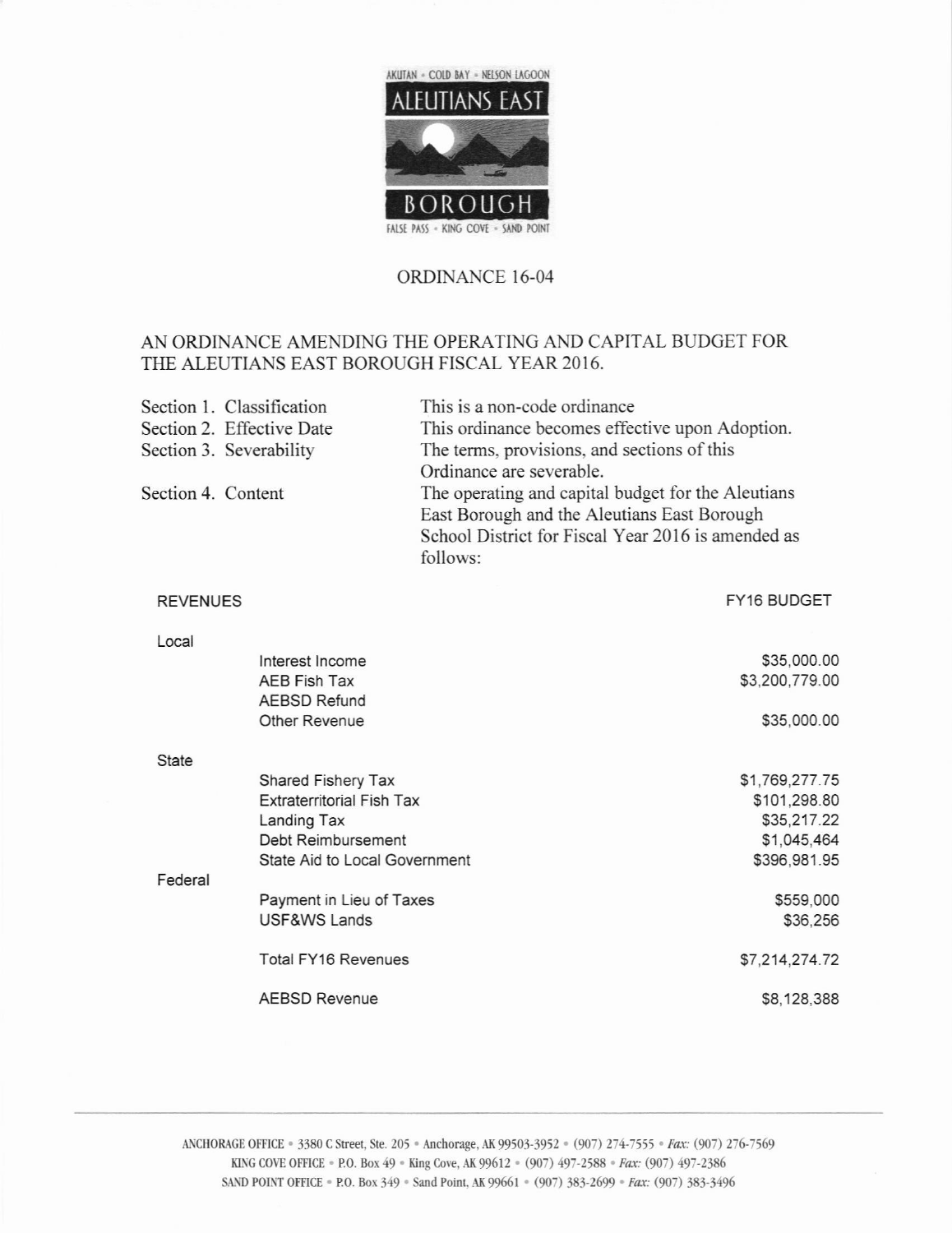## OPERATING FUND EXPENDITURES

|                                    | Mayor                                                    |                     |              | \$266,304.35   |
|------------------------------------|----------------------------------------------------------|---------------------|--------------|----------------|
|                                    | Assembly                                                 |                     |              | \$124,000.00   |
| Administration                     |                                                          |                     | \$364,574.72 |                |
| Assistant Administrator            |                                                          |                     |              | \$149,085.00   |
|                                    | Clerk/Planning                                           |                     |              | \$188,865.00   |
|                                    | Planning Commission                                      |                     |              | \$92,500.00    |
|                                    | Finance                                                  |                     |              | \$255,573.09   |
|                                    | <b>Natural Resources</b>                                 |                     |              | \$250,491.28   |
|                                    |                                                          |                     |              | \$176,391.50   |
|                                    | <b>Communications Manager</b><br>Development Coordinator |                     |              | S              |
|                                    |                                                          |                     |              | \$131,615.84   |
|                                    | Maintenance Director                                     |                     |              |                |
|                                    | <b>Educational Support</b>                               |                     |              | \$1,040,000.00 |
|                                    | <b>KCAP</b>                                              |                     |              | \$112,500.00   |
|                                    | Other Gen.Fund                                           |                     |              |                |
|                                    |                                                          | Equipment           |              | \$35,000.00    |
|                                    |                                                          | <b>AEB Vehicles</b> |              |                |
|                                    |                                                          | Repairs             |              | \$2,500.00     |
|                                    |                                                          | Utilities           |              | \$25,000.00    |
|                                    |                                                          | Aleutia Crab        |              | \$58,522.00    |
|                                    |                                                          | Legal               |              | \$175,000.00   |
|                                    |                                                          | Insurance           |              | \$150,000.00   |
|                                    |                                                          | <b>Bank Fees</b>    |              | \$2,000.00     |
|                                    |                                                          | <b>EATS</b>         |              | \$150,000.00   |
|                                    |                                                          | Misc.               |              | \$96,000.00    |
|                                    |                                                          | Donations           |              | \$23,500.00    |
|                                    |                                                          | NLG Rev. Sharing    |              | 32,000.00      |
|                                    |                                                          | Web Service/Tech    |              | \$40,000.00    |
|                                    |                                                          | <b>Total Other</b>  |              | \$789,522.00   |
|                                    |                                                          |                     |              |                |
|                                    | <b>Total General Fund</b>                                |                     |              | \$3,741,422.78 |
|                                    | <b>Capital Projects</b>                                  |                     |              | \$0            |
|                                    | <b>Bond Projects</b>                                     |                     |              | \$0            |
|                                    | <b>Debt Services</b>                                     |                     |              | \$2,170,000.00 |
|                                    | Maintenance Reserve                                      |                     |              | \$100,000.00   |
|                                    | <b>Total Expenditure</b>                                 |                     |              | \$6,211,422.78 |
|                                    | Transfer to Helicopter Operation                         |                     |              | \$1,183,700.00 |
|                                    | <b>AEB Surplus</b>                                       |                     |              | (180, 848.06)  |
|                                    | <b>AEBSD Expenses</b>                                    |                     |              | \$8,128,388.00 |
|                                    |                                                          |                     |              |                |
|                                    | Fund 20, AEB Community Grant, Revenues                   |                     |              | \$725,000      |
| Fund 20, AEB Community Grant, Exp. |                                                          |                     |              | \$725,000      |
| Fund 20, Grants, Revenues          |                                                          |                     |              | \$726,000      |
| Fund 20, Grants, Expenditures      |                                                          |                     |              | \$726,000      |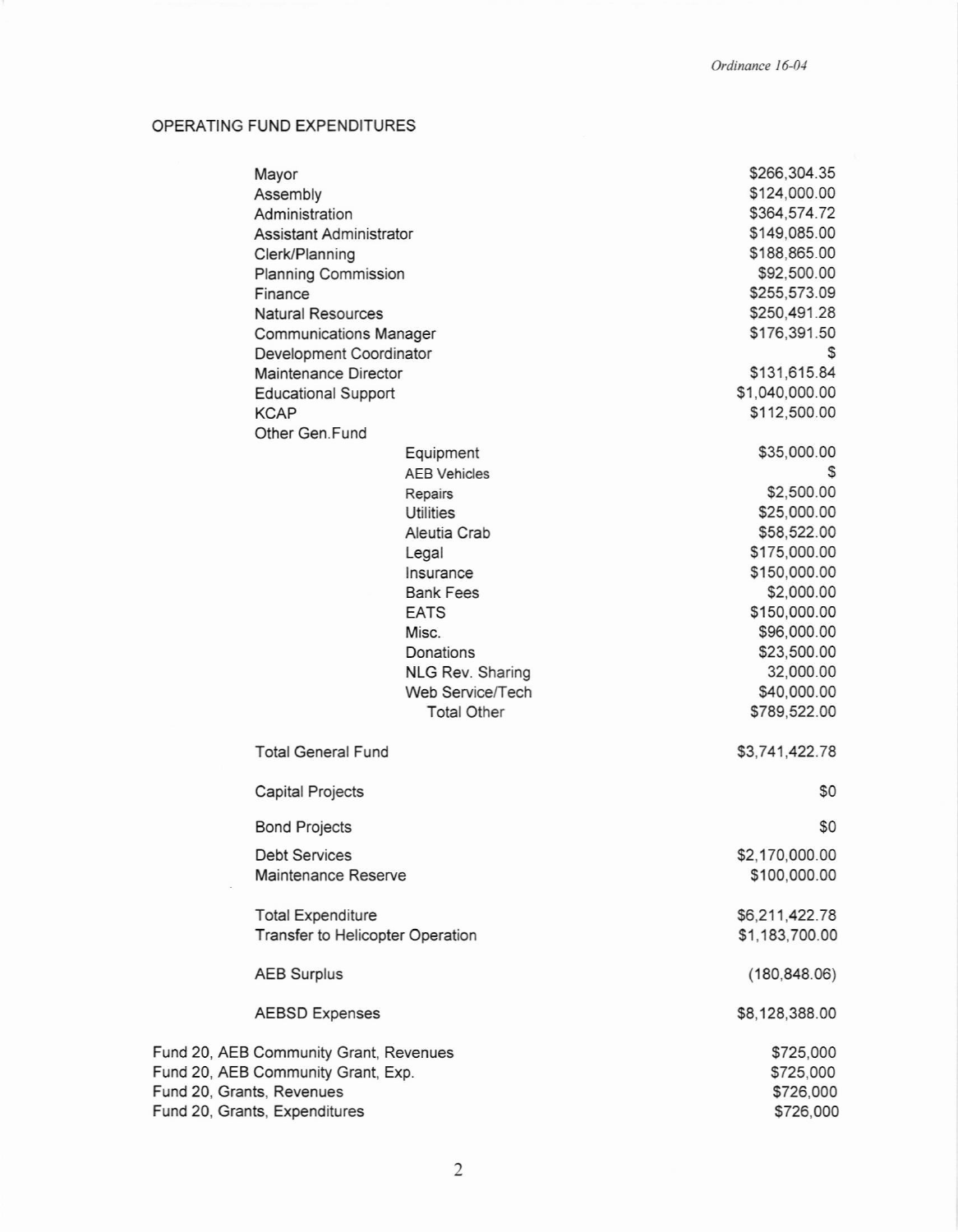Ordinance 16-04

| \$2,015,000<br>\$2,015,000<br>\$10,000<br>\$10,000 |
|----------------------------------------------------|
| \$585,000<br>\$1,768,700                           |
| \$139,620<br>\$100,752                             |
| \$5,000,000<br>\$5,000,000                         |
| \$1,597,433<br>\$1,597,433                         |
| \$350,000<br>\$35,000                              |
| \$3,132,800<br>\$3,132,800                         |
|                                                    |

Passed and adopted by the Aleutians East Borough Assembly this  $\frac{28}{\ }$  day of March,  $\text{A}\rho f$ 2016.

Date Introduced:  $2\sqrt{\sqrt{2}}$ Date Adopted: 4/28/14

Stanley Mach

ATTEST: Clerk